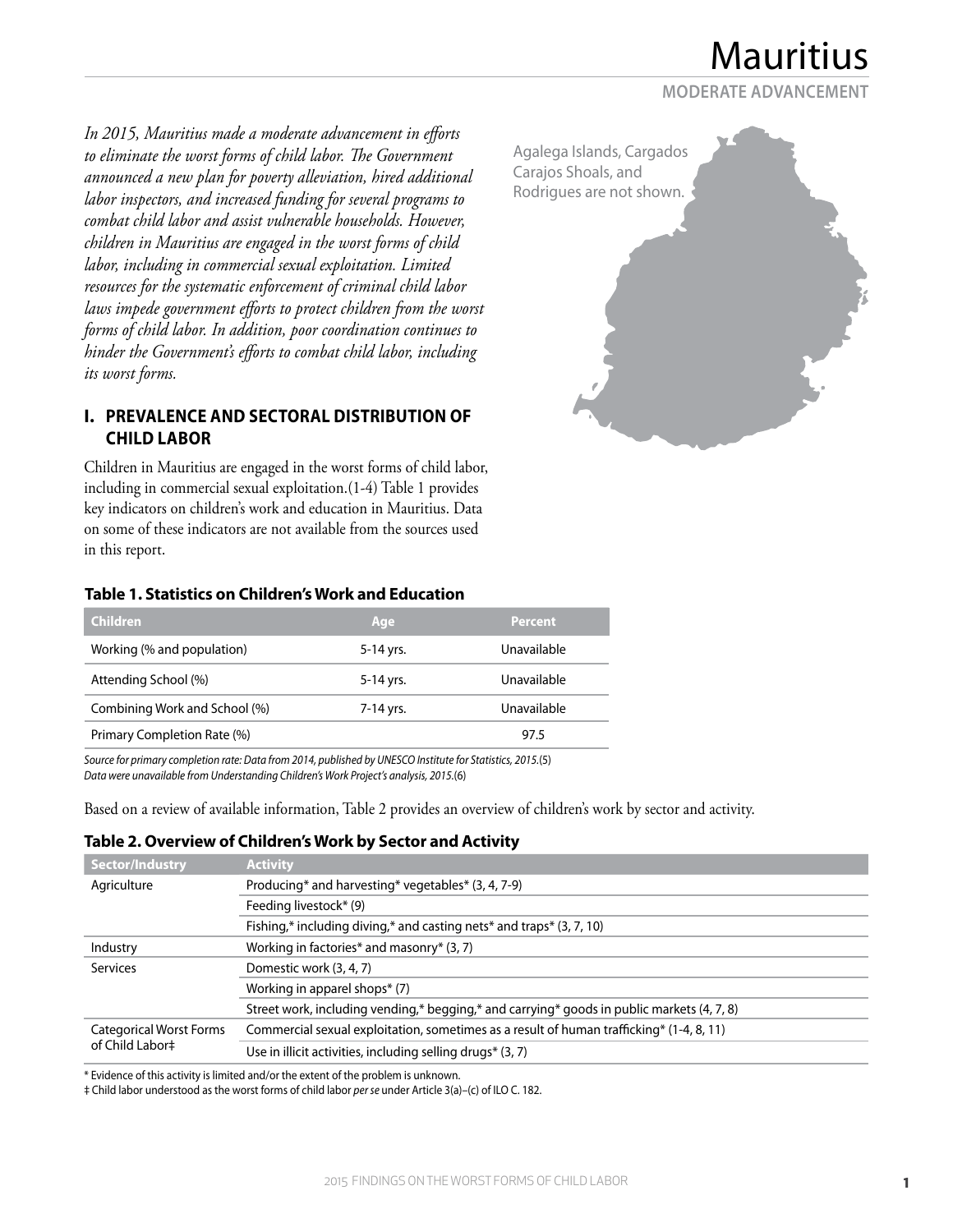## **MODERATE ADVANCEMENT**

Children in Mauritius are lured into commercial sexual exploitation by their peers, family members, or through false offers of other employment; however, the Ministry of Labor, Industrial Relations, Employment, and Training (MOLIRE) states that there is no child labor in the formal sector.(2, 3) Mauritius has never conducted a national child labor survey, and therefore information is limited about the prevalence of child labor in the country.(12)

Evidence suggests that incidents of physical and psychological abuse, including corporal punishment of students by teachers, prevent some children from attending school, which increases their risk of becoming victims of commercial sexual exploitation.(4, 11, 13-15) Because of discrimination, children with disabilities face serious barriers to access education.(4, 15, 16)

## **II. LEGAL FRAMEWORK FOR THE WORST FORMS OF CHILD LABOR**

Mauritius has ratified all key international conventions concerning child labor (Table 3).

#### **Table 3. Ratification of International Conventions on Child Labor**

|    | <b>Convention</b>                                                                          | <b>Ratification</b> |
|----|--------------------------------------------------------------------------------------------|---------------------|
|    | ILO C. 138, Minimum Age                                                                    |                     |
| Ì, | ILO C. 182, Worst Forms of Child Labor                                                     |                     |
|    | UN CRC                                                                                     |                     |
| I  | UN CRC Optional Protocol on Armed Conflict                                                 |                     |
|    | UN CRC Optional Protocol on the Sale of Children, Child Prostitution and Child Pornography |                     |
| X  | Palermo Protocol on Trafficking in Persons                                                 |                     |

The Government has established laws and regulations related to child labor, including its worst forms (Table 4).

### **Table 4. Laws and Regulations Related to Child Labor**

| <b>Standard</b>                                                              | Yes/No  | Age | <b>Related Legislation</b>                                                                                  |
|------------------------------------------------------------------------------|---------|-----|-------------------------------------------------------------------------------------------------------------|
| Minimum Age for Work                                                         | Yes     | 16  | Section 6 of the Employment Rights Act (17)                                                                 |
| Minimum Age for Hazardous Work                                               | Yes     | 18  | Section 12 of the Employment Rights Act (17)                                                                |
| <b>Prohibition of Hazardous</b><br>Occupations or Activities for<br>Children | Yes     |     | Section 8 of the Occupational Safety and Health Act (18)                                                    |
| Prohibition of Forced Labor                                                  | Yes     |     | Article 6 of the Constitution; Article 2 of the Combating Trafficking in<br>Persons Act (19, 20)            |
| Prohibition of Child Trafficking                                             | Yes     |     | Article 11 of the Combating Trafficking in Persons Act; Article 13A of the<br>Child Protection Act (20, 21) |
| Prohibition of Commercial Sexual<br><b>Exploitation of Children</b>          | Yes     |     | Article 14 of the Child Protection Act: Article 253 of the Criminal<br>Code (21, 22)                        |
| Prohibition of Using Children in<br><b>Illicit Activities</b>                | Yes     |     | Articles 30.1b-e, 38a, 41.1f, and 41.2 of the Dangerous Drugs Act (23)                                      |
| Minimum Age for Compulsory<br><b>Military Recruitment</b>                    | $N/A^*$ |     |                                                                                                             |
| Minimum Age for Voluntary<br><b>Military Service</b>                         | $N/A+$  |     |                                                                                                             |
| <b>Compulsory Education Age</b>                                              | Yes     | 16  | Article 37.2 of the Education Act (24)                                                                      |
| <b>Free Public Education</b>                                                 | Yes     |     | Article 35 of the Education Act (24)                                                                        |

\* No conscription (25)

† No standing military (25)

The Government of Mauritius continues to work on a comprehensive bill designed to harmonize the existing legal framework related to children's rights and ensure that it is consistent with the CEACR.(4, 26-28) Research, however, was unable to determine the timeline of its introduction to the National Assembly for consideration.(3)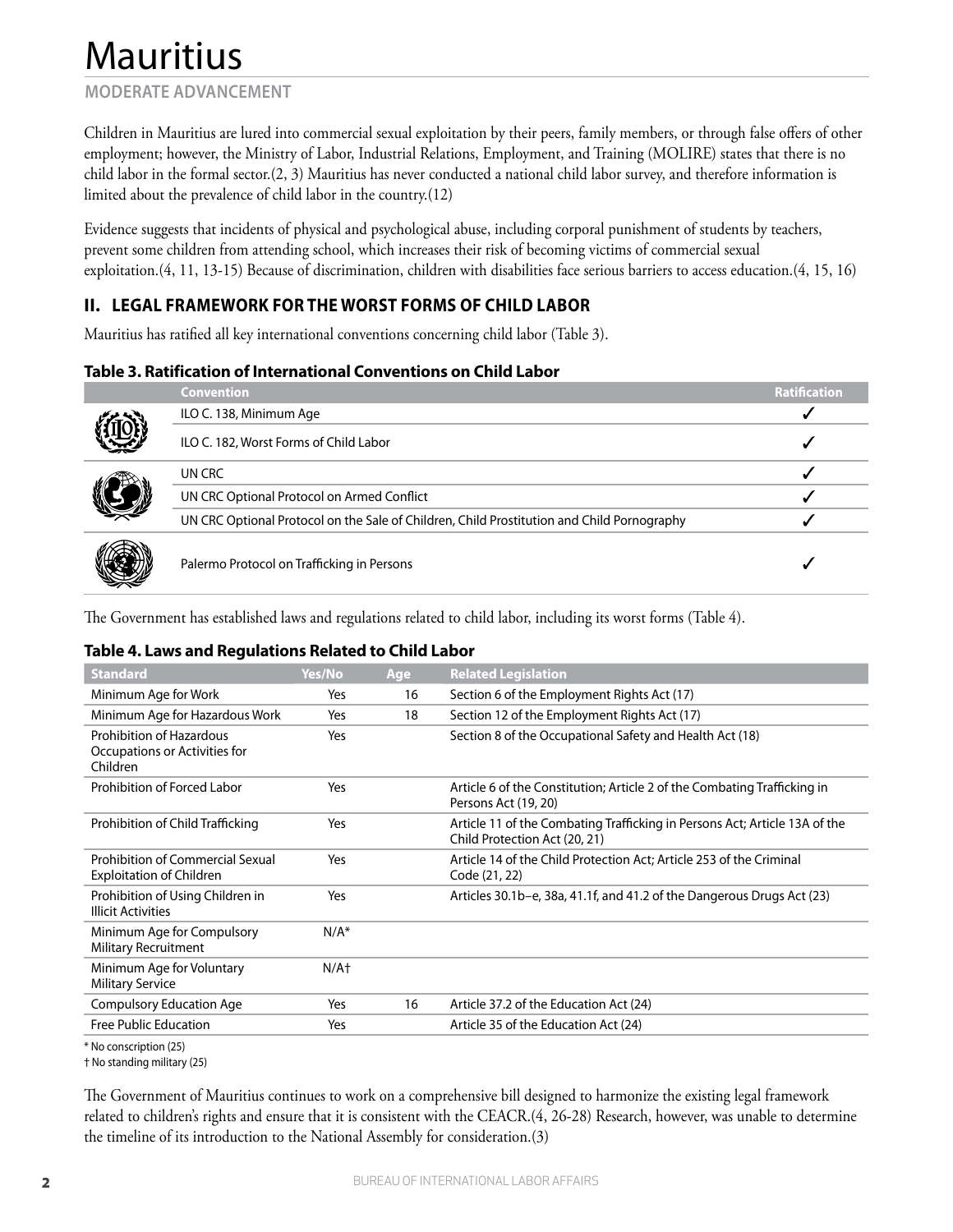## **III. ENFORCEMENT OF LAWS ON THE WORST FORMS OF CHILD LABOR**

The Government has established institutional mechanisms for the enforcement of laws and regulations on child labor, including its worst forms (Table 5).

| <b>Organization/Agency</b>                                                                                                        | <b>Role</b>                                                                                                                                                                                                                                                                                                                                                                                                                                                                                                                                                                                                                 |
|-----------------------------------------------------------------------------------------------------------------------------------|-----------------------------------------------------------------------------------------------------------------------------------------------------------------------------------------------------------------------------------------------------------------------------------------------------------------------------------------------------------------------------------------------------------------------------------------------------------------------------------------------------------------------------------------------------------------------------------------------------------------------------|
| Inspection and Enforcement<br>Division of the Ministry of<br>Labor, Industrial Relations,<br>Employment, and Training<br>(MOLIRE) | Enforce all labor laws, including those related to child labor.(29, 30)                                                                                                                                                                                                                                                                                                                                                                                                                                                                                                                                                     |
| Office of the Ombudsperson for<br>Children                                                                                        | Investigate any suspected or reported case of child labor or violation of a child's rights. Promote<br>compliance with the CRC.(11, 31)                                                                                                                                                                                                                                                                                                                                                                                                                                                                                     |
| Police Brigade for the<br>Protection of Minors (Minors'<br>Brigade)                                                               | Investigate reports of child or forced labor, sometimes in conjunction with routine police<br>patrols.(1, 11, 28) Patrol arcades, bus terminals, and other areas in which youth are vulnerable to<br>commercial sexual exploitation.(1, 29) Maintain a database of all trafficking incidents of children and refer<br>all cases of commercial sexual exploitation to the Child Development Unit (CDU).(26)                                                                                                                                                                                                                  |
| Ministry of Gender Equality,<br>Child Development and<br>Family Welfare (MOGE) Child<br>Development Unit (CDU)                    | Enforce legislation related to children and implement policies and programs related to child<br>development. (11, 28, 32) Receive tips on all forms of child abuse, including commercial sexual<br>exploitation and child trafficking.(2, 29) Provide follow-up assistance to victims.(1, 11) Assign child<br>welfare officers to accompany victims while they receive immediate medical care, and work in<br>conjunction with the police if an official statement is needed.(2) Develop a central database and standard<br>operating procedures for sharing information and taking action to address child labor. (26, 33) |

In 2015, the Child Development Unit of the Ministry of Gender Equality, Child Development and Family Welfare (MOGE) carried out three awareness campaigns on children's rights and how to safeguard them and formed a committee to investigate complaints of poor conditions in residential care centers.(3) The Office of the Ombudsperson for Children appointed a new ombudsperson experienced in working with vulnerable children and advocating for children's rights.(3, 34)

#### *Labor Law Enforcement*

In 2015, labor law enforcement agencies in Mauritius took actions to combat child labor, including its worst forms (Table 6).

#### **Table 6. Labor Law Enforcement Efforts Related to Child Labor**

| <b>Overview of Labor Law Enforcement</b>                                                                                                           | 2014                              | 2015                                |
|----------------------------------------------------------------------------------------------------------------------------------------------------|-----------------------------------|-------------------------------------|
| Labor Inspectorate Funding                                                                                                                         | \$885,000 (3)                     | $$1.1$ million (3)                  |
| Number of Labor Inspectors                                                                                                                         | 45 (9)                            | 55(3)                               |
| Inspectorate Authorized to Assess Penalties                                                                                                        | Unknown                           | No(3)                               |
| Training for Labor Inspectors<br>Initial Training for New Employees<br>Training on New Laws Related to Child Labor<br>■ Refresher Courses Provided | Unknown<br>Unknown<br>Unknown     | Yes $(3)$<br>Yes $(3)$<br>Yes $(3)$ |
| Number of Labor Inspections<br>Number Conducted at Worksite<br>■ Number Conducted by Desk Reviews                                                  | 860 (9, 34)<br>Unknown<br>Unknown | $479 \pm (3)$<br>479‡ (3)<br>0      |
| Number of Child Labor Violations Found                                                                                                             | 1(9)                              | 2(3, 12)                            |
| Number of Child Labor Violations for Which Penalties Were Imposed<br>■ Number of Penalties Imposed That Were Collected                             | Unknown<br>Unknown                | 0(3)<br>N/A                         |
| Routine Inspections Conducted<br>Routine Inspections Targeted                                                                                      | Unknown<br>Unknown                | Yes $(3)$<br>No(3)                  |
| Unannounced Inspections Permitted                                                                                                                  | Unknown                           | Yes $(3)$                           |
| Unannounced Inspections Conducted                                                                                                                  | Unknown                           | Yes $(3)$                           |
| <b>Complaint Mechanism Exists</b>                                                                                                                  | Unknown                           | Yes $(3)$                           |
| Reciprocal Referral Mechanism Exists Between Labor Authorities and Social Services                                                                 | Yes $(9)$                         | Yes $(3)$                           |

‡ Data are from January 1, 2015, to October 31, 2015.(34)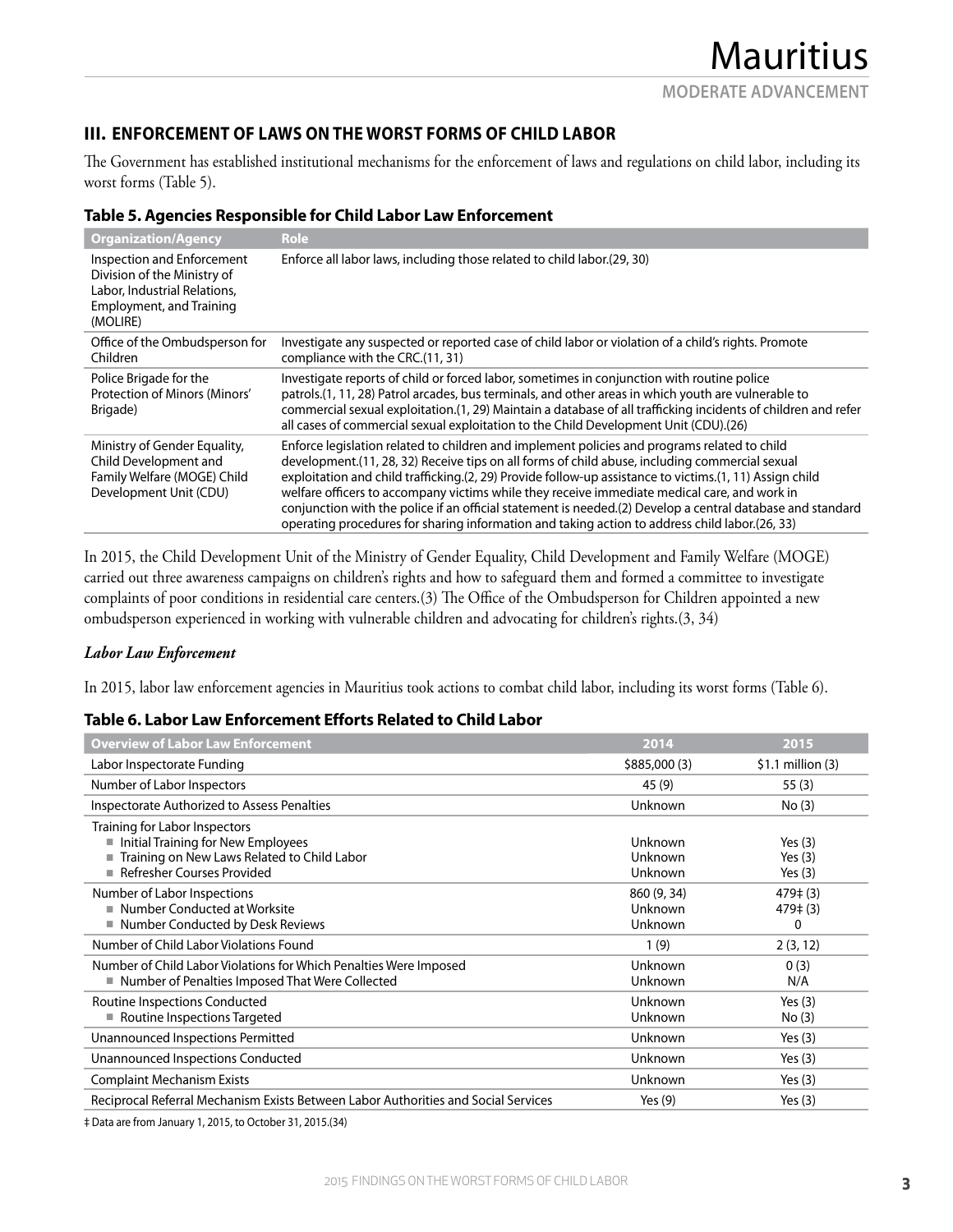#### **MODERATE ADVANCEMENT**

Although the MOLIRE works with the CDU and the Minors' Brigade to refer victims to social service providers, research indicates that the MOLIRE does not coordinate with the Ministry of Education to ensure that victims have access to education.(3, 9, 35) During the reporting period, the police initiated investigations into two cases of child labor related to violations of the labor code, which are still ongoing. (35)

#### *Criminal Law Enforcement*

Research found no information on whether criminal law enforcement agencies in Mauritius took actions to combat the worst forms of child labor (Table 7).

#### **Table 7. Criminal Law Enforcement Efforts Related to the Worst Forms of Child Labor**

| <b>Overview of Criminal Law Enforcement</b>                                           | 2014         | 2015           |
|---------------------------------------------------------------------------------------|--------------|----------------|
| Training for Investigators                                                            |              |                |
| Initial Training for New Employees                                                    | Unknown (9)  | <b>Unknown</b> |
| ■ Training on New Laws Related to the Worst Forms of Child Labor                      | Unknown (9)  | <b>Unknown</b> |
| Refresher Courses Provided                                                            | Unknown (9)  | Unknown        |
| Number of Investigations                                                              | Unknown (9)  | Unknown        |
| Number of Violations Found                                                            | Unknown (9)  | <b>Unknown</b> |
| Number of Prosecutions Initiated                                                      | Unknown (9)  | Unknown        |
| Number of Convictions                                                                 | Unknown (9)  | Unknown        |
| Reciprocal Referral Mechanism Exists Between Criminal Authorities and Social Services | Yes (11, 28) | Yes $(3)$      |

The Minors' Brigade, in cooperation with the CDU, manages the "119" and "113" hotlines to receive complaints about situations requiring child protection; however, it is not known how many cases of child labor were identified as a result of calls made to these hotlines.(11, 28)

Research revealed that criminal law enforcement agencies lacked staff, transportation, and other necessities to properly enforce criminal laws related to the worst forms of child labor.(2, 26, 36)

## **IV. COORDINATION OF GOVERNMENT EFFORTS ON THE WORST FORMS OF CHILD LABOR**

The Government has established mechanisms to coordinate its efforts to address child labor, including its worst forms (Table 8).

| Coordinating Body                                    | <b>Role &amp; Description</b>                                                                                                                                                                                                                                                                                                                                                                         |
|------------------------------------------------------|-------------------------------------------------------------------------------------------------------------------------------------------------------------------------------------------------------------------------------------------------------------------------------------------------------------------------------------------------------------------------------------------------------|
| <b>National Child Protection</b><br>Committee (NCPC) | Coordinate, monitor, and evaluate activities on children's rights and welfare, including efforts to<br>combat the worst forms of child labor. Chaired by MOGE and comprising representatives from more<br>than 10 government Ministries. (11) Also known as the Working Together Committee and includes a<br>subcommittee that coordinates efforts to combat commercial sexual exploitation.(33, 37). |
| National Children's Council (NCC)                    | Serve as the executive of child protection programs and focuses on child protection issues in the<br>country as an independent, paragovernmental entity under the auspices of MOGE. (1, 11)                                                                                                                                                                                                           |

**Table 8. Mechanisms to Coordinate Government Efforts on Child Labor**

In 2015, a lack of coordination hindered the Government's efforts to address child labor and significant overlap continues to exist among the committees involved in child protection issues.(3, 11) The roles of the National Child Protection Committee (NCPC) and the National Children's Council (NCC) are unclear in coordinating efforts to combat the worst forms of child labor.(11) In November 2015, the NCC participated in a month-long awareness-raising campaign on children's rights in honor of Universal Children's Day.(3) The NCPC met once during the reporting period.(12)

## **V. GOVERNMENT POLICIES ON THE WORST FORMS OF CHILD LABOR**

The Government of Mauritius has established policies related to child labor, including its worst forms (Table 9).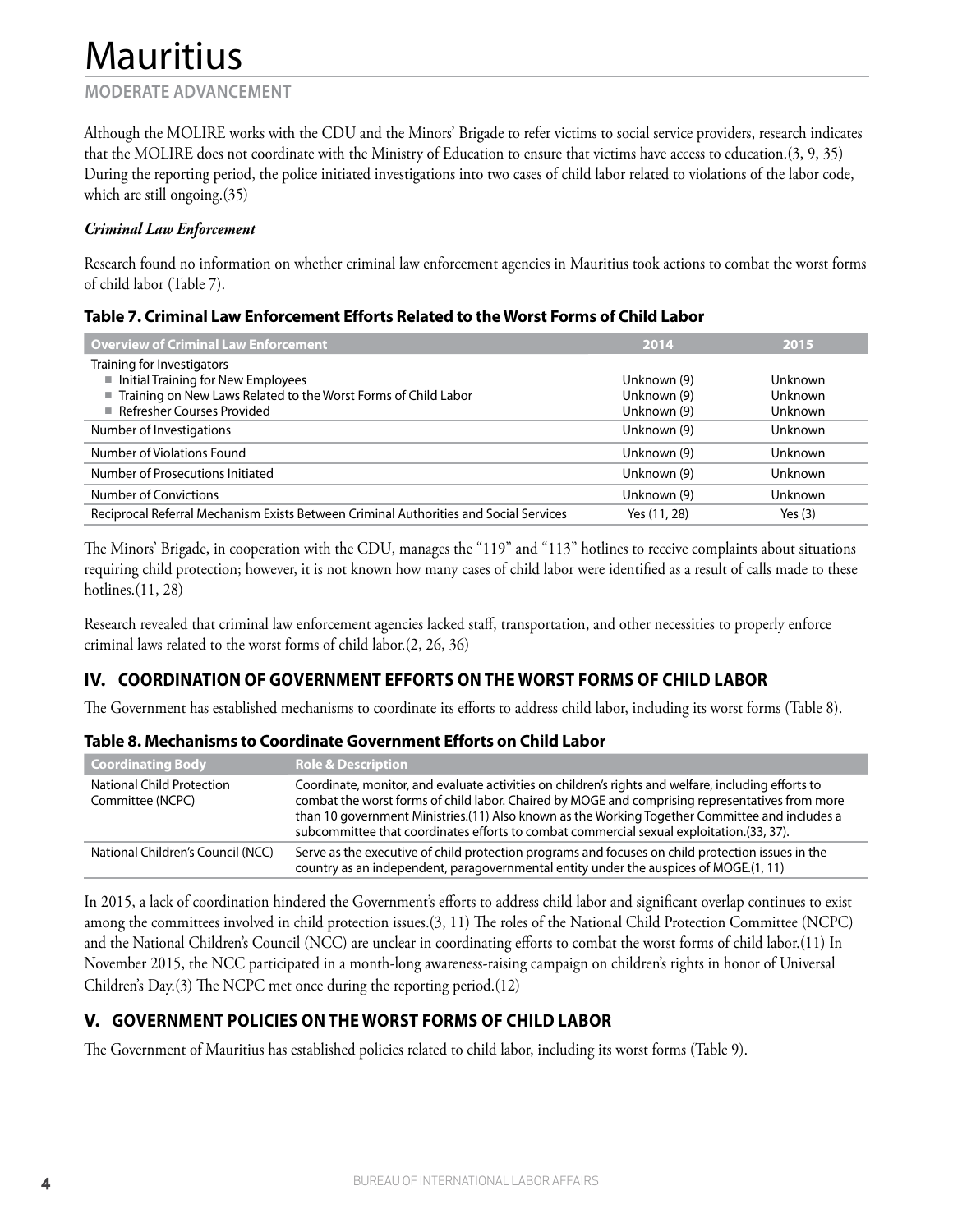## **Table 9. Policies Related to Child Labor**

| <b>Policy</b>                                                                         | <b>Description</b>                                                                                                                                                                                                                                                                                                                                                                                                                                                                                                                                                                                                                                                      |
|---------------------------------------------------------------------------------------|-------------------------------------------------------------------------------------------------------------------------------------------------------------------------------------------------------------------------------------------------------------------------------------------------------------------------------------------------------------------------------------------------------------------------------------------------------------------------------------------------------------------------------------------------------------------------------------------------------------------------------------------------------------------------|
| Child Safety Online Action<br>Plan                                                    | Prevents sexual exploitation of children on the Internet by strengthening the legal framework and raising<br>awareness among parents and children. (38) Falls under the direction of the Ministry of Information and<br>Communication Technology, and implemented in conjunction with other government agencies, including<br>MOGE; the Minors' Brigade; the Office of the Ombudsperson for Children; and the Ministry of Education, Culture<br>and Human Resources.(11, 29) In 2015, as part of the Plan, the National Computer Board carried out several<br>awareness-raising campaigns related to Internet safety for children, students, parents, and educators.(3) |
| National Policy Paper on<br>the Family (2006-2015)*                                   | Supports child welfare through holistic support for families, including job training for parents; led by<br>MOGE.(11, 39)                                                                                                                                                                                                                                                                                                                                                                                                                                                                                                                                               |
| <b>Education and Human</b><br>Resources Strategy Plan<br>$(2008 - 2020)^*$            | Aims to improve equity of access to primary, secondary, and technical and vocational education, and to<br>provide social services for youth. Overseen by the Ministry of Education, Culture and Human Resources.(40, 41)                                                                                                                                                                                                                                                                                                                                                                                                                                                |
| <b>UNDP Country Program for</b><br>Mauritius (2013-2016)*                             | Improves access to education for vulnerable children by reducing inequality.(42)                                                                                                                                                                                                                                                                                                                                                                                                                                                                                                                                                                                        |
| Government Development<br>Program-Achieving<br>Meaningful Change<br>$(2015 - 2019)*+$ | Describes the overall development agenda. Aims to increase access to social protection services for<br>vulnerable populations, including children. (27, 43, 44)                                                                                                                                                                                                                                                                                                                                                                                                                                                                                                         |
| Marshall Plan Against<br>Poverty for Mauritius*†                                      | Ministry of Social Integration and Economic Empowerment policy addresses access to education, community<br>development, and employment for vulnerable groups. (33) Receives technical assistance from UNDP. (3)                                                                                                                                                                                                                                                                                                                                                                                                                                                         |

\* Child labor elimination and prevention strategies do not appear to have been integrated into this policy.

† Policy was approved during the reporting period.

## **VI. SOCIAL PROGRAMS TO ADDRESS CHILD LABOR**

In 2015, the Government of Mauritius funded programs that include the goal of eliminating or preventing child labor, including its worst forms (Table 10).

#### **Table 10. Social Programs to Address Child Labor**

| <b>Program</b>                                                                                                               | <b>Description</b>                                                                                                                                                                                                                                                                                                                                     |
|------------------------------------------------------------------------------------------------------------------------------|--------------------------------------------------------------------------------------------------------------------------------------------------------------------------------------------------------------------------------------------------------------------------------------------------------------------------------------------------------|
| Awareness-raising<br>Programs in Schools,<br>Community Centers,<br>and in the Media on<br>Commercial Sexual<br>Exploitation+ | Government program to educate the public on preventing sexual abuse and commercial sexual exploitation of<br>children.(1, 2, 37) During 2015, educated 1,952 students on commercial sexual exploitation of children.(28)                                                                                                                               |
| Workshops on<br>Commercial Sexual<br>Exploitation+                                                                           | Government workshops that aim to raise awareness of commercial sexual exploitation of vulnerable groups.(1)                                                                                                                                                                                                                                            |
| Drop-in Centers+                                                                                                             | Government program that provides counseling and referrals to victims of sexual abuse, including commercial<br>sexual exploitation and human trafficking. Monitored by the CDU.(26, 28, 30)                                                                                                                                                             |
| Shelters and Institutional<br>Care†                                                                                          | Government program that provides shelter and institutional care to victims who are referred to Government or<br>NGO shelters. Through residential care centers, serve victims of child abuse, including victims of sexual abuse<br>and prostitution.(3, 11, 28) In 2015, operated 21 shelters and served 567 children.(1, 28, 30)                      |
| <b>Community Child</b><br>Protection Program <sup>+</sup>                                                                    | (28).Government program that provides child protection services to at-risk youth in nine districts                                                                                                                                                                                                                                                     |
| Income Support<br>Program <sup>+</sup>                                                                                       | Ministry of Social Security, National Solidarity and Reform Institutions program that provides money directly to<br>8,000 vulnerable families living below the Poverty Intervention Line. (32, 33)                                                                                                                                                     |
| Special Collaborative<br>Program for Support to<br>Women and Children in<br>Distress <sup>+</sup>                            | MOGE program that provides funding to NGOs to implement programs to improve the lives of vulnerable<br>women and children and reintegrate them into mainstream society.(34) Received \$1.2 million from the<br>Government from January 2015 to June 2016, a significant increase from the \$484,000 received from January to<br>December 2014.(34, 35) |
| Social Aid Programt                                                                                                          | Government program that provides assistance to 20,000 families.(11, 32)                                                                                                                                                                                                                                                                                |
| <b>Eradication of Absolute</b><br>Poverty Program <sup>+</sup>                                                               | Government program that aims to increase poor children's access to education by expanding free public school<br>education and providing school feeding support to more than 7,500 households in 229 geographic pockets of<br>poverty.(41)                                                                                                              |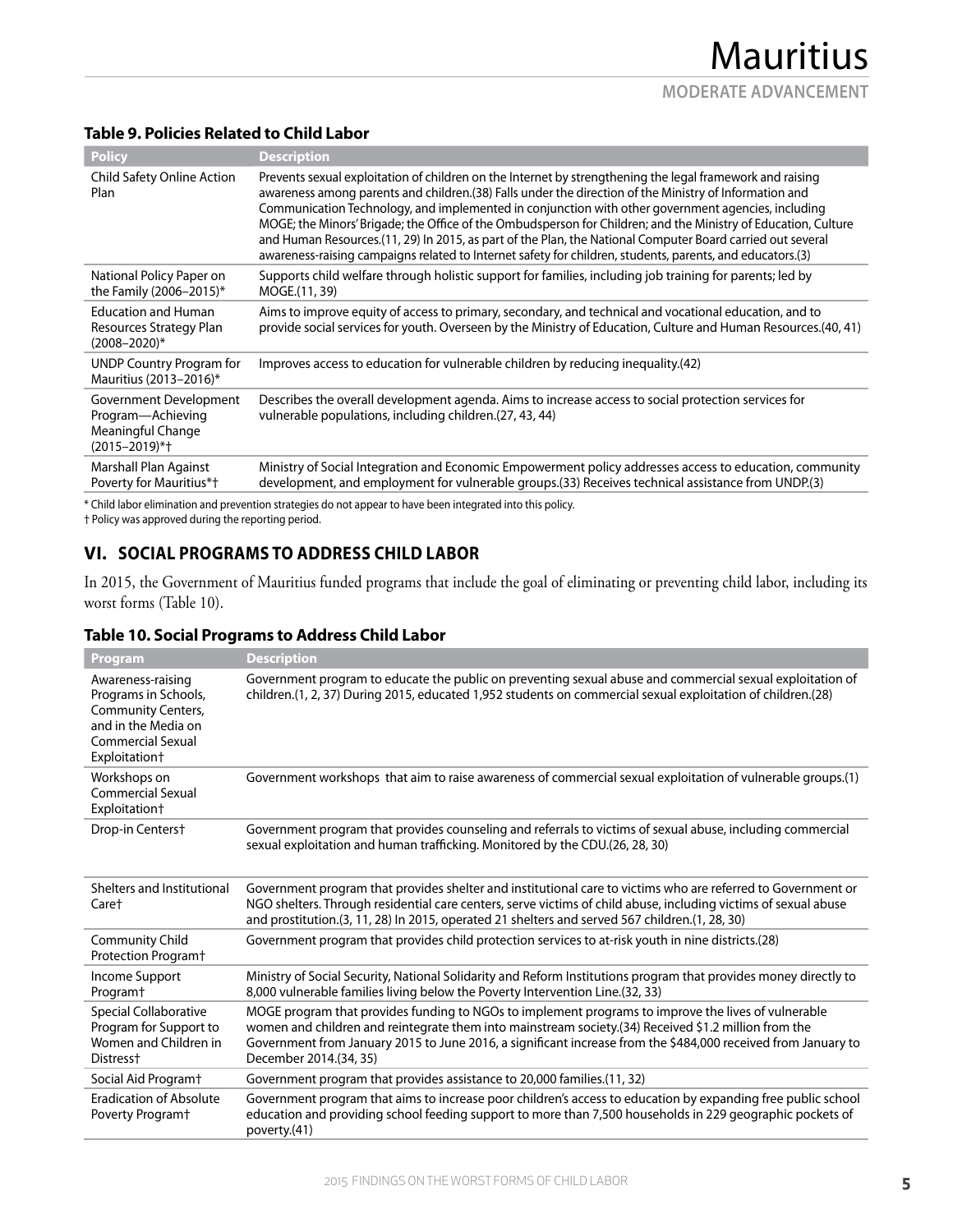#### **MODERATE ADVANCEMENT**

#### **Table 10. Social Programs to Address Child Labor (cont)**

| Program                                      | <b>Description</b>                                                                                                                                                                                                                                                                                                                    |
|----------------------------------------------|---------------------------------------------------------------------------------------------------------------------------------------------------------------------------------------------------------------------------------------------------------------------------------------------------------------------------------------|
| <b>Education Priority Zones</b><br>$(ZEP)$ † | Government program that combats social inequalities by providing equal opportunities to all primary<br>school children throughout the country. Has been shown to reduce school dropout rates through enhanced<br>community participation in education.(11, 41) In 2015, received Government funding for low-performing<br>schools.(3) |
| Child Mentoring                              | Government program that provides one-on-one counseling to at-risk children through a government-selected                                                                                                                                                                                                                              |
| Schemet                                      | mentor. (37, 45)                                                                                                                                                                                                                                                                                                                      |
| Summer and Winter                            | Government program that provides summer and winter schooling to enhance the successful transition of                                                                                                                                                                                                                                  |
| School Program <sup>+</sup>                  | students from primary to secondary school.(29, 37)                                                                                                                                                                                                                                                                                    |
| Second Chance                                | Government program to educate and provide vocational training and life skills to those who dropped out after                                                                                                                                                                                                                          |
| Program <sup>+</sup>                         | age 16.(37)                                                                                                                                                                                                                                                                                                                           |

† Program is funded by the Government of Mauritius.

The Government's institutional care facilities, which house orphans, victims of commercial sexual exploitation, and victims of other types of abuses, are overcrowded and lack appropriate standards of care, leading to inadequate service provision.(1, 3, 35) Service providers are overtaxed and lack appropriate training.(3) Child victims of commercial sexual exploitation are sometimes placed by court order into probation centers, where they may not receive appropriate treatment.(1)

In addition, the Government of Mauritius does not fund or participate in programs to address child labor in domestic work or street work.

## **VII. SUGGESTED GOVERNMENT ACTIONS TO ELIMINATE THE WORST FORMS OF CHILD LABOR**

Based on the reporting above, suggested actions are identified that would advance the elimination of child labor, including its worst forms, in Mauritius (Table 11).

| <b>Area</b>                | <b>Suggested Action</b>                                                                                                                                                                    | <b>Year(s) Suggested</b> |
|----------------------------|--------------------------------------------------------------------------------------------------------------------------------------------------------------------------------------------|--------------------------|
| Enforcement                | Strengthen the labor inspectorate by authorizing inspectors to assess penalties and<br>conduct targeted routine inspections.                                                               | 2015                     |
|                            | Establish a mechanism to log all calls to the child protection hotline and track cases of child<br>labor for referral to law enforcement or social service providers.                      | $2014 - 2015$            |
|                            | Increase the amount of training, human resources, and funding for agencies responsible for<br>enforcing laws related to child labor.                                                       | $2011 - 2015$            |
| Coordination               | Streamline coordination across agencies and encourage effective coordination between the<br>NCPC and the NCC.                                                                              | $2012 - 2015$            |
| <b>Government Policies</b> | Integrate child labor elimination and prevention strategies into existing policies.                                                                                                        | $2010 - 2015$            |
|                            | Adopt a policy that addresses the worst forms of child labor, such as commercial sexual<br>exploitation.                                                                                   | $2014 - 2015$            |
| Social Programs            | Conduct research to determine the prevalence of child labor in Mauritius to inform policies<br>and programs.                                                                               | $2013 - 2015$            |
|                            | Ensure that all children, including those with disabilities, can attend school without fear of<br>physical or psychological abuse.                                                         | $2014 - 2015$            |
|                            | Ensure that victims of commercial sexual exploitation have access to comprehensive,<br>quality services and refrain from placing victims in facilities designed for youth on<br>probation. | $2010 - 2015$            |
|                            | Expand the scope of programs to address the worst forms of child labor, including in<br>domestic work and street work.                                                                     | $2014 - 2015$            |

#### **Table 11. Suggested Government Actions to Eliminate Child Labor, Including its Worst Forms**

**REFERENCES**

- 1. UN Human Rights Council. *Report of the Special Rapporteur on the Sale of Children, Child Prostitution and Child Pornography, Najat Maalla M'jid*. New York; November 9, 2011. Report No. A/HRC/19/63/Add.1. http://www.ohchr.org/ Documents/Issues/Children/SR/A.HRC.19.63.Add.1.pdf.
- 2. U.S. Department of State. "Mauritius," in *Trafficking in Persons Report- 2015*. Washington, DC; July 27, 2015; http://www.state.gov/j/tip/rls/tiprpt/ countries/2015/243491.htm.
- 3. U.S. Embassy- Port Louis. *reporting, January 15, 2016*.
- 4. UN Committee on the Rights of the Child. *Concluding observations on the combined third to fifth periodic reports of Mauritius*. Geneva; February 27, 2015. Report No. CRC/C/MUS/CO/3-5. http://tbinternet.ohchr.org/\_layouts/ treatybodyexternal/Download.aspx?symbolno=CRC/C/MUS/CO/3-5&Lang=En.
- 5. UNESCO Institute for Statistics. *Gross intake ratio to the last grade of primary. Total*. [accessed December 16, 2015]; http://data.uis.unesco.org/. Data provided is the gross intake ratio to the last grade of primary school. This measure is a proxy measure for primary completion. This ratio is the total number of new entrants in